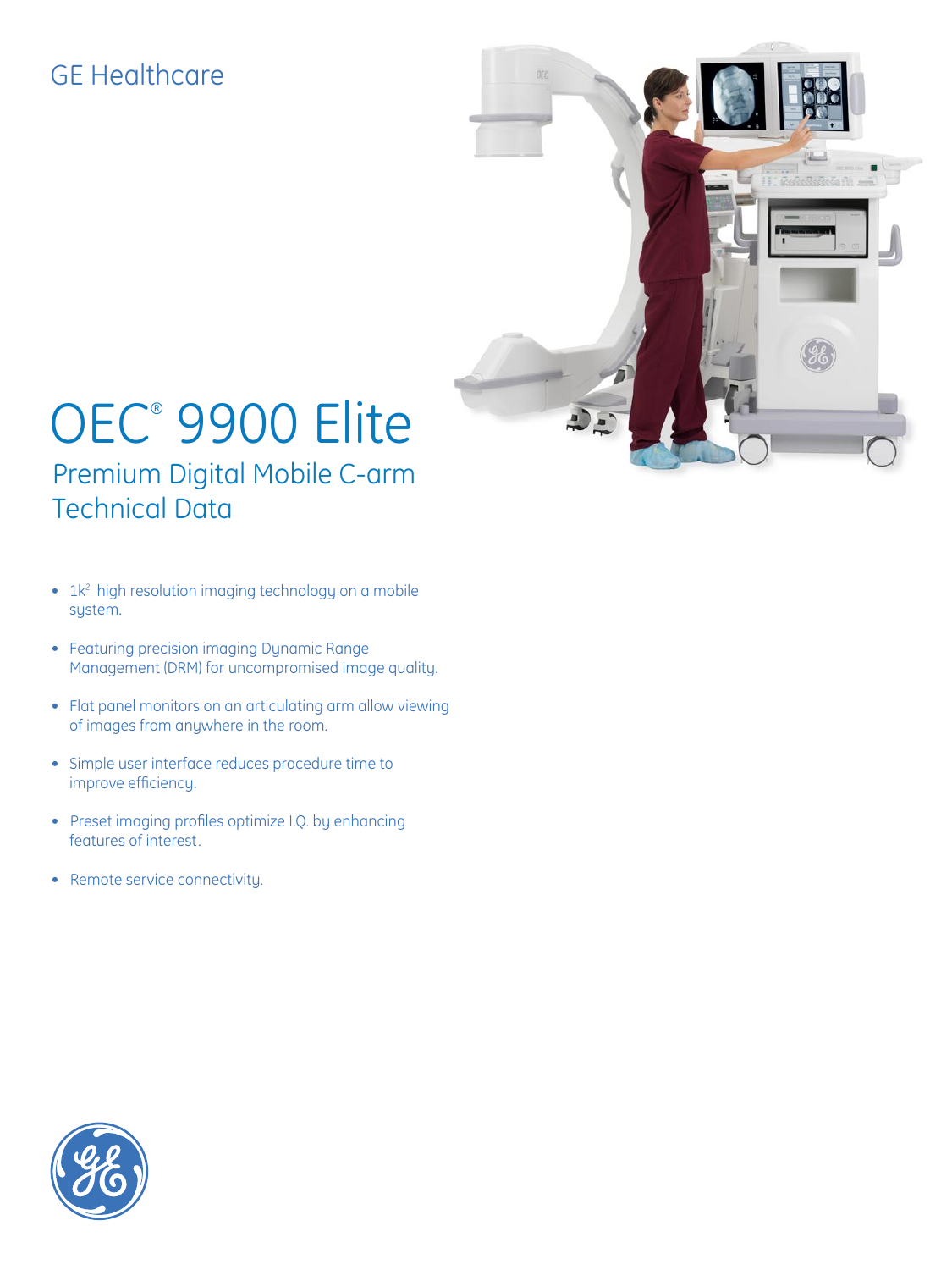### **X-ray System**

#### **Generator**

- 60kHz high frequency
- 15kW power
- Up to 120kVp
- Up to 75mA for radiographic film exposure • Continuous high level fluoro (HLF) up to
- 20mA
- Digital spot up to 75mA

### **X-ray Tube**

- Rotating anode X-ray tube
- 0.3mm and 0.6mm focal spots
- Anode heat capacity: 300,000 HU (per IEC 60613)
- Anode cooling rate: 85,000 HU/min.
- Housing heat capacity: 1,600,000 HU
- Standard housing cooling 15,000 HU/min.
- Passive housing cooling system: 22,500 HU/min. (Standard on 12 inch (31 cm) I.I. systems. Optional on 9 inch (23 cm) systems.

### **Digital Image Rotation**

- Digitally adjusts image display
- Automatic image update
	- -Image rotation
	- -Image reversal (side-to-side)
	- -Image invert (top-to-bottom)
- Image positioning without additional exposure

### **PreView™ Collimator**

- On-screen collimator position indication
- PreView™ iris collimator
- PreView™ Tungsten rotatable double leaf collimator
- Adjusts collimators without X-ray exposure

### **Fluoro Mode**

- kVp range: 40 -120
- mA range: 0.2 10 normal mode
- 1.0 20 HLF (high level fluoro)
- Auto and manual fluoro modes
- AutoTrak™ ABS varies mA, kVp, camera gain

### **Pulsed Fluoro Mode**

- kVp range: 40 120
- mA range: 0.2 10
- Pulse rate: 1, 2, 4, 8
- Pulse width: 25 or 50ms
- AutoTrak™ ABS, mA, kVp, camera gain • Reduces X-ray dose to patient and
- operator

### **High Level Pulsed Fluoro**

- kVp range: 40 120
- $\bullet$  mA range: 1 40
- Pulse rate: 1, 2, 4, 8
- Pulse width: 25 or 50ms
- AutoTrak™ ABS, mA, kVp, and camera gain

### **Digital Spot Mode**

- kVp range: 40 120
- mA range: Up to 75
- Automatic exposure termination and automatic image save

### **Radiographic Mode**

- mA range: up to 75
- mAs range: up to 300
- Computer controlled exposure time
- Optional film cassette holder - 10" x 12" (24cm x 30cm) for 9" I.I.
	- 14" x 14" (35cm x 35cm) for 12" I.I.

### **Video Imaging System**

### **9" Image Intensifier**

- Tri-mode 9"/6"/4.5" (23cm/15cm/11cm) image intensifier
- Minimum central resolution (at the monitor):
	- 9" (23cm): 2.2 lp/mm
	- 6" (15cm): 3.0 lp/mm
	- 4.5" (11cm): 3.5 lp/mm
- DQE: 65% (typical)

### **12" Image Intensifier**

- Tri-mode 12"/9"/6" (31cm/23cm/15cm) image intensifier
- Minimum central resolution (at monitor): - 12" (31cm): 1.6 lp/mm
	- 9" (23cm): 2.2 lp/mm
	- 6" (15cm): 2.6 lp/mm
- DQE: 65% (typical)

#### **Precision imaging with Dynamic Range Management (DRM) enhances features of interest while attenuating background noise.**

- Preset Imaging Profiles
	- 9800
	- General
	- Orthopedic
	- Spine
	- Cardiac
	- Vascular
	- Bolus Chase

### **AutoTrak™**

### **Automatic Brightness Stabilization (ABS)**

- Automatically seeks the subject anatomy anywhere within the imaging field and selects the optimum imaging technique
- Automatically adjusts to anatomical size and location
- Provides uniform image quality throughout entire image
- Simplifies operation

### **Image I.Q.**

• Smart Window - Dynamically senses the collimator position and automatically adjusts brightness and contrast to produce high image quality.

- Smart Metal
	- Allows user to adjust automatic brightness and contrast sensitivity levels to metal
	- Provides optimum image quality even when metal is introduced to the field
- Tungsten Collimator - Denser collimator limits X-ray exposure
	- area
	- Reduces scatter radiation
	- Improves image detail

### **Video Camera**

**Video Display**

- High resolution 1k x 1k CCD camera
- Full frame capture
- Motorized rotation

• Top-bottom image invert

• Dual 18" (46cm) display

 - 22" horizontal travel - 7° up/10° down

workstation

formats (optional)

• Preset Imaging Profiles

noise filter (MDST)

**GSP Platform**

 - 9800 - General - Orthopedic - Spine

(DRM)

control

control • Negate mode

170°

• On-screen orientation indicator (real-time feedback without fluoro) • Left-right image reversal

 anti-glare, LCD flat panel monitors mounted on an articulating arm

- Monitors viewable from all four sides of

- Horizontal and vertical viewing angle

**Configurations**

• 1k x 1k x 16 bit image processing

• Noise filter with on-screen indicator • Minimal difference spatio-temporal

• Real time dynamic range management

• Automatic digital brightness and contrast

• Manual digital brightness and contrast

• Save and auto-save feature • Swap and auto-swap feature

• 700 CD/M<sup>2</sup> maximum brightness • Touch screen system control • 1280 x 1024 high resolution monitors • Ambient room-light compensation • Integrated color monitor for display of VGA, DVI, DVI-D, S-VHS, and SDI-SD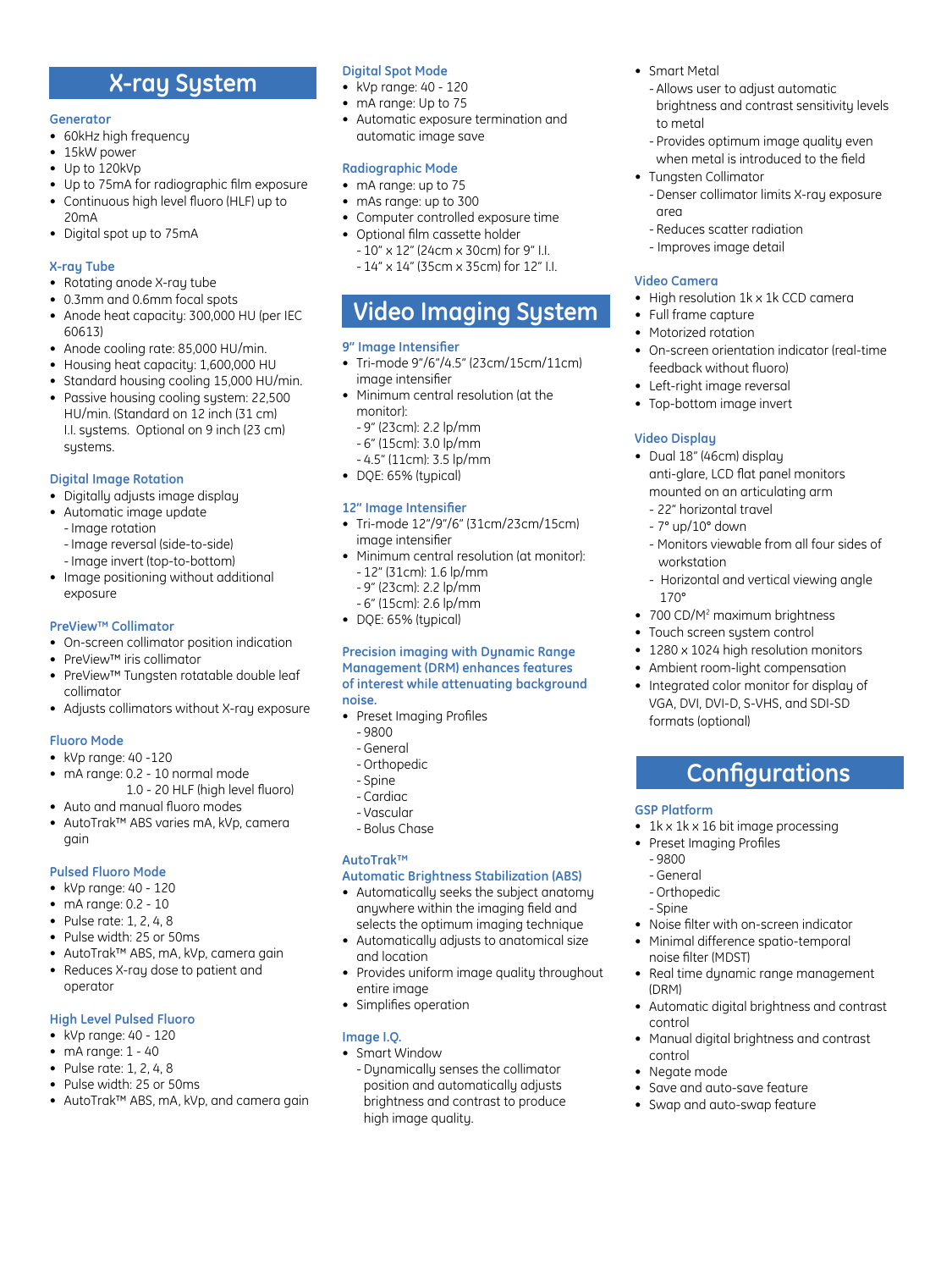- Patient information
	- Examination list
- Customized patient information
- Customize functions
	- Workstation set-up
	- Mainframe set-up
	- Patient information set-up
	- Date/time set-up
	- DICOM interface set-up
- Last image hold
- 63 image storage
- CD/DVD burner with DICOM viewer for displaying images on PC platforms - 512 x 512 or 1k x 1k
- Integrated DICOM interface (store, print, worklist, and query/retrieve)
- HIPAA SecureView®
	- Password protection
	- Blank screen function
	- Delete all

### **ESP Platform**

Includes all the GSP features and:

- 1000 image storage
- Zoom and roam function
- Image annotation
- Measurement software

### **ESP Platform with 15fps Digital Disk**

### Includes all the ESP features and:

- 15fps Dynamic digital disk (60 Hz) 12fps (50 Hz)
	- Recording/playback rate: 1, 2, 4, 8, 15fps (60 Hz) 12fps (50 Hz)
	- Automatic image playback capability
	- Frame-by-frame review
	- Recording time: 10 minutes @ 15fps (60 Hz) 12 fps (50 Hz)

#### **PMCare Platform**

Includes all the ESP features and:

- Real-time subtraction
- Digital subtraction (DSA) angio
- Peak opacification
- 8fps Dynamic digital disk
	- Recording/playback rate: 1, 2, 4, 8fps
	- Recording time: 5 minutes @ 8fps
	- Automatic image playback
	- Frame-by-frame review

#### **Basic Vascular Platform**

Includes all the PMCare features and:

- Vascular preset imaging profile
- Roadmapping
- Re-registration
- Variable landmarking
- Mask save/recall

#### **Vascular MTS Platform**

Includes all the Basic Vascular features plus Motion Tolerant Subtraction (MTS) and:

- Bolus chase preset imaging profile
- Digital cine pulse mode
- 30 pulses/sec 60 Hz (25 pulses/sec 50 Hz)
- Up to 150mA
- 10ms pulse width
- 30fps Dynamic digital disk 60 Hz (25 pulses/sec, 50 Hz)
- Recording/playback rate: 1, 2, 4, 8, 15, 30fps 60 Hz (1, 2, 4, 8, 12, 25, 50 Hz)
- Recording time: 10 minutes @ 30fps 60 Hz (time depends on record frame rate) (25 fps, 50 Hz)

### **Cardiac Platform with**

**Interventional Vascular Capability**

- Includes all the Vascular MTS features and:
- Cardiac preset imaging profile
- Super "C" configuration (9"/23cm I.I. only)
- Single leaf curved collimator
- Three pedal footswitch

### **Additional Features**

#### **Hardcopy Options**

- Integrated film/paper printer
	- No film developing required
	- 8" x 10" (20.3 cm x 25.5 cm) laser quality film/paper
	- Multi-format, 1, 2, 4 on 1
	- Multi-copy capability
- Thermal printers
- Integrated DICOM interface (storage class/print class/query work-list)\*

### **User Interface**

- Entire system is computer controlled and software upgradeable
- Touchscreen control simplifies operation
- Automated system operation requires minimum operator interface
- Multi-functional controls
- Footswitch
- -IR remote (optional)
- Hand-held control
- Simplified keyboard with integrated touchpad
- Multi-purpose image directory - Retrieve and review images
	- Compose hardcopy films
	- Copy images
- X-ray dose summary

#### **Uninterruptible Power**

• Orderly shutdown

#### **Electrical**

- Input power (60 Hz or 50 Hz)
	- 9900 Elite
	- 120V @ 12 A
	- 200V, 220V, 230V, 240V @ 10 A

#### **Available Languages for Operator Manuals**

• English

#### **Regulatory Compliance**

- U.S. 21 CFR Subchapter J
- NFPA 99
- UL 60601-1 (CSA/NRTL)
- IEC60601-1 (plus relevant Collateral and Particular Standards)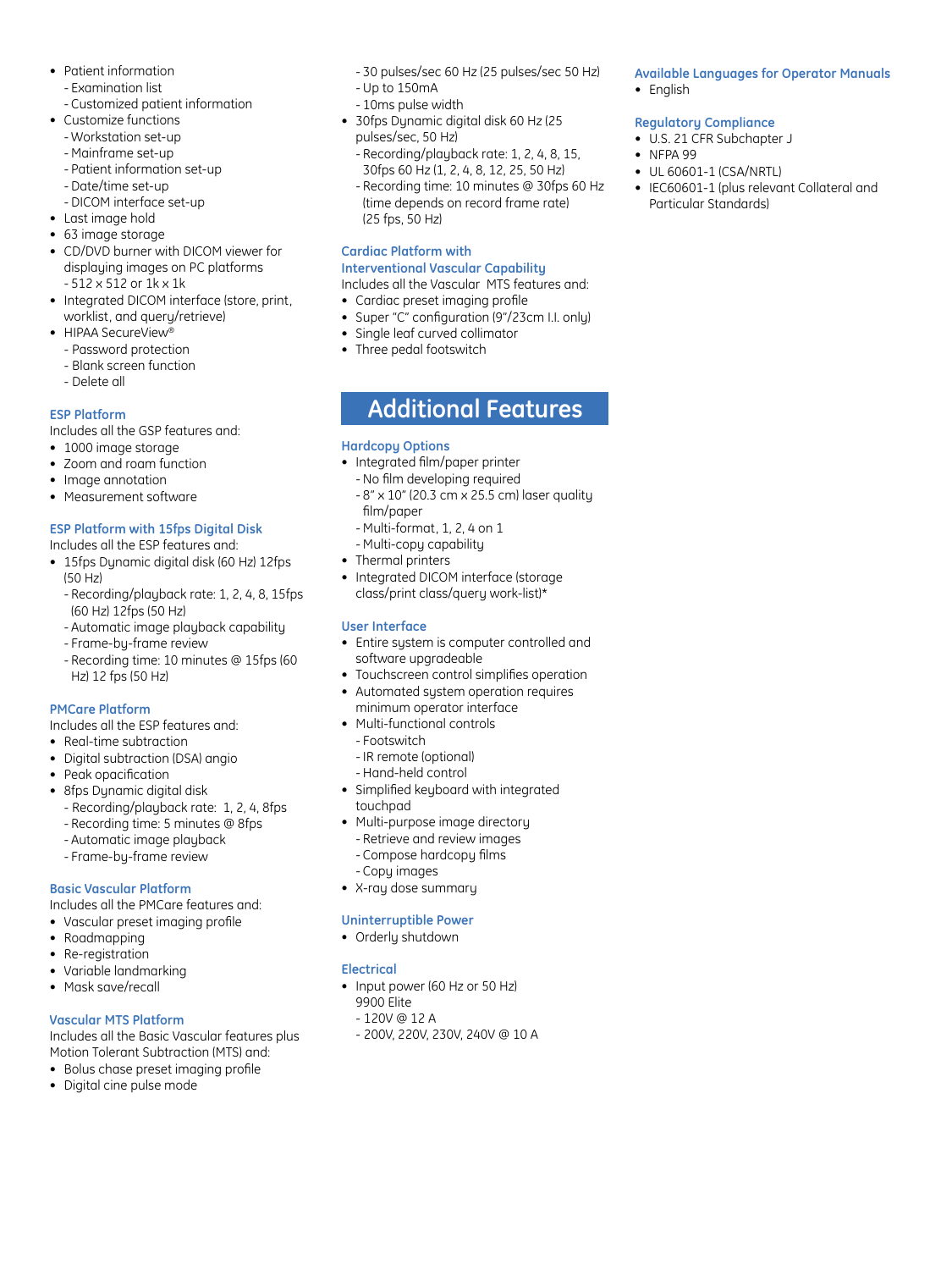

Standard C 9" (23cm) I.I.



Standard C 12" (31cm) I.I.



Super C 9" (23cm) I.I.

# **Premium Performance OEC® 9900 Elite Configuration Options**

The OEC 9900 Elite is available in a number of configurations. allowing you to select the product features that best meet your clinical needs:

### **Orthopedics, General Surgery and Pain Management**

9900 GSP

9900 ESP

9900 PMCare 8 F/S Digital Subtraction

- 9900 ESP 15 F/S (12 F/S @ 50 Hz)
- For orthopedics, general surgery, GI, pain management and other general applications.

### **Endovascular**

9900 Basic vascular 8 F/S 9900 Vascular MTS 30 F/S (25 F/S @ 50 Hz)

- For vascular surgery and interventional vascular applications.
- 12/9/6" (31/23/15 cm) tri-mode image intensifier: A larger field of view than our standard 9/6/4.5" (23/15/10 cm) image intensifier, for many vascular applications or wherever a larger field of view is required.

### **Cardiac Surgery and Mobile Cardiac Cath lab/EP lab**

9900 Cardiac 30 F/S (25 F/S @ 50 Hz)

- For complex coronary, peripheral or abdominal angiography.
- Super-C design: Larger than our standard C, the Super C design provides greater clearance and greater range of overscan for the oblique angulations required in both cardiac and spine work (9" (23 cm) I.I. only).

### **9900 MD C-arm**

- 9°/sec. Lateral Motorized Rotation.
- 9" (23 cm) I.I., 12" (31 cm) I.I.
- RUI (Remote User Interface Table Side Control Panel
	- All 9900 Mainframe Controls.
	- Image Review Functions.
	- C-arm Motion Joystick Control.
	- Motorized Vertical Lift.
- Contact/Collision Detection.
- C-arm Angle Display realtime and saved images.
- Enhanced X-ray tube housing cooling system.

### **Integrated Surgical Navigation**

- Realtime electro magnetic tracking of instruments on fluoroscopic images.
- Available on all configurations except Cardiac, MD and 12 inch.
- Ability to track two instruments simultaneously.



Motorized C-arm 9" (23cm) I.I.



Motorized C-arm 12" (31cm) I.I.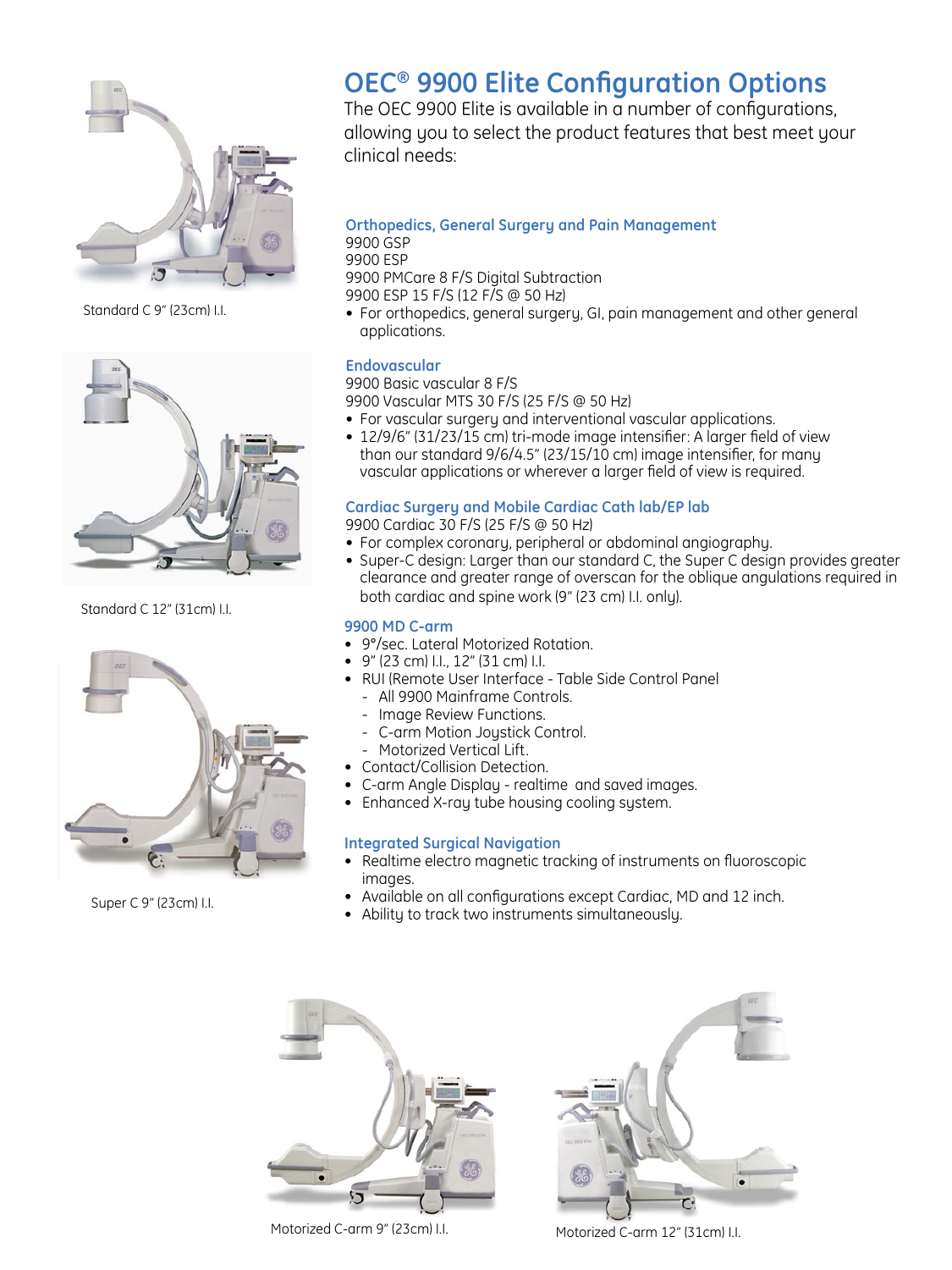### **System configuration options**

| Description                                                                      | <b>GSP</b> | <b>ESP</b> | PMCare<br>8fps | <b>Basic 8fps</b><br>Vascular | <b>Vascular (MTS)</b><br>30fps | Cardiac<br>30fps |
|----------------------------------------------------------------------------------|------------|------------|----------------|-------------------------------|--------------------------------|------------------|
| Standard C-Arm Assembly with 9"/6"/4.5" (23/15/11cm) I.I.                        |            |            |                |                               |                                |                  |
| Standard C-Arm Assembly with 12"/9"/6" (31/23/15cm) I.I.                         |            |            | ■              |                               |                                |                  |
| Super C-Arm Assembly with 9"/6"/4.5" (23/15/11cm) I.I. ONLY                      |            | ш          | ■              |                               |                                |                  |
| Motorized Super C-Arm Assembly with 9"/6"/4.5" (23/15/11cm) I.I.                 |            |            | ■              |                               |                                |                  |
| Motorized C-Arm Assembly with 12"/9"/6" (31/23/15cm) I.I.                        |            | ■          | ■              |                               |                                |                  |
| Rotating Anode X-ray Tube                                                        |            |            |                |                               |                                |                  |
| Tungsten Dual-Leaf Collimator                                                    |            |            |                |                               |                                |                  |
| Iris Collimator                                                                  |            |            |                |                               |                                |                  |
| Single-Leaf Curved Collimator                                                    |            |            |                |                               |                                |                  |
| Pulsed Fluoro (up to 8 PPS)                                                      |            |            |                |                               |                                |                  |
| Digital Subtraction (DSA)                                                        |            |            |                |                               |                                |                  |
| Roadmapping                                                                      |            |            |                |                               |                                |                  |
| Peak Opacification                                                               |            |            |                |                               |                                |                  |
| Re-Registration (Pixel Shift)                                                    |            |            |                |                               |                                |                  |
| Variable Landmark                                                                |            |            |                |                               |                                |                  |
| Digital Cine Pulse (15 PPS, Up to 150mA 60 Hz) (12 PPS, Up to 150mA 50 Hz)       |            |            |                |                               |                                |                  |
| Digital Cine Pulse (30 PPS, Up to 150mA 60 Hz) (25 PPS, Up to 150mA 50 Hz)       |            |            |                |                               |                                |                  |
| Digital Spot                                                                     |            |            |                |                               |                                |                  |
| High Level Pulsed Fluoro (Up to 40mA)                                            |            |            |                |                               |                                |                  |
| Radiographic Film Mode                                                           |            |            |                |                               |                                |                  |
| 9800 Preset Imaging Profile                                                      |            |            |                |                               |                                |                  |
| General Preset Imaging Profile                                                   |            |            |                |                               |                                |                  |
| Orthopedic Preset Imaging Profile                                                |            |            |                |                               |                                |                  |
| Spine Preset Imaging Profile                                                     |            |            |                |                               |                                |                  |
| Vascular Preset Imaging Profile                                                  |            |            |                |                               |                                |                  |
| Bolus Chase Preset Imaging Profile                                               |            |            |                |                               |                                |                  |
| Cardiac Preset Imaging Profile                                                   |            |            |                |                               |                                |                  |
| 1k x 1k x 16 Bit Image Processing                                                |            |            |                |                               |                                |                  |
| Image I.Q. (Smart Window/Smart Metal)                                            |            |            |                |                               |                                |                  |
| Measurement Software                                                             |            |            |                |                               |                                |                  |
| Digital Image Rotation                                                           |            |            |                |                               |                                |                  |
| Noise Filtering (Averaging)                                                      |            |            |                |                               |                                |                  |
| Minimal Difference Spatio Temporal Noise Filter                                  |            |            |                |                               |                                |                  |
| Digital Zoom & Roam                                                              |            |            |                |                               |                                |                  |
| Real-Time Dynamic Range Management (DRM)                                         |            |            |                |                               |                                |                  |
| Image Annotation Function                                                        |            |            |                |                               |                                |                  |
| Multi-Purpose Image Directory                                                    |            |            |                |                               |                                |                  |
| X-ray Summary                                                                    |            |            |                |                               |                                |                  |
| Static Image Storage                                                             | 63         | 1000       | 1000           | 1000                          | 1000                           | 1000             |
| 8fps Dynamic Disk                                                                |            |            |                |                               |                                |                  |
| 15fps Dynamic Disk (60 Hz) 12fps Dynamic Disk (50 Hz)                            |            | ∎          |                |                               |                                |                  |
| 30fps Dynamic Disk (60 Hz) 25fps Dynamic Disk (50 Hz)                            |            |            |                |                               |                                |                  |
| 9" I.I. (23cm) Laser Aimer/Image Localizer (not available with Motorized C-arm)  | П          | ∎          | ■              | ■                             |                                |                  |
| 12" I.I. (31cm) Laser Aimer/Image Localizer (not available with Motorized C-arm) | п          | ■          | ■              |                               | ■                              |                  |
| IR Remote Control                                                                |            |            | ш              |                               |                                |                  |
| Sony UP970 Thermal Printer (prints dose summary)                                 | н          | ■          | ■              |                               |                                |                  |
| Sony UP990 Thermal Printer (prints dose summary)                                 |            | ■          | ■              |                               |                                |                  |
| Integrated CD/DVD burner with Dicom Viewer                                       |            |            |                |                               |                                |                  |
| Instant Film/Paper Printer                                                       |            |            |                |                               |                                |                  |
| Integrated DICOM 3.0 Interface (store, print, worklist query)*                   |            |            |                |                               |                                |                  |
| Two Pedal Footswitch                                                             |            |            |                |                               |                                |                  |
| Three Pedal Footswitch                                                           |            |            |                |                               |                                |                  |
| Hand Control                                                                     | ш          | п          | ∎              |                               | ш                              |                  |
| MedRad Injector Interface Capability                                             |            |            | П              |                               |                                |                  |
| Room-In-Use Indicator Interface                                                  |            |            |                |                               |                                |                  |
| Integrated Flat Panel Color Monitor                                              |            |            | ■              |                               | ■                              |                  |
| HIPAA SecureView®                                                                |            |            |                |                               |                                |                  |

 $\bullet$  = Standard feature

■ = Optional feature

 $\triangle$  = 12" (31 cm) I.I. is not available with non-motorized Super C  $Blank = Feature not available$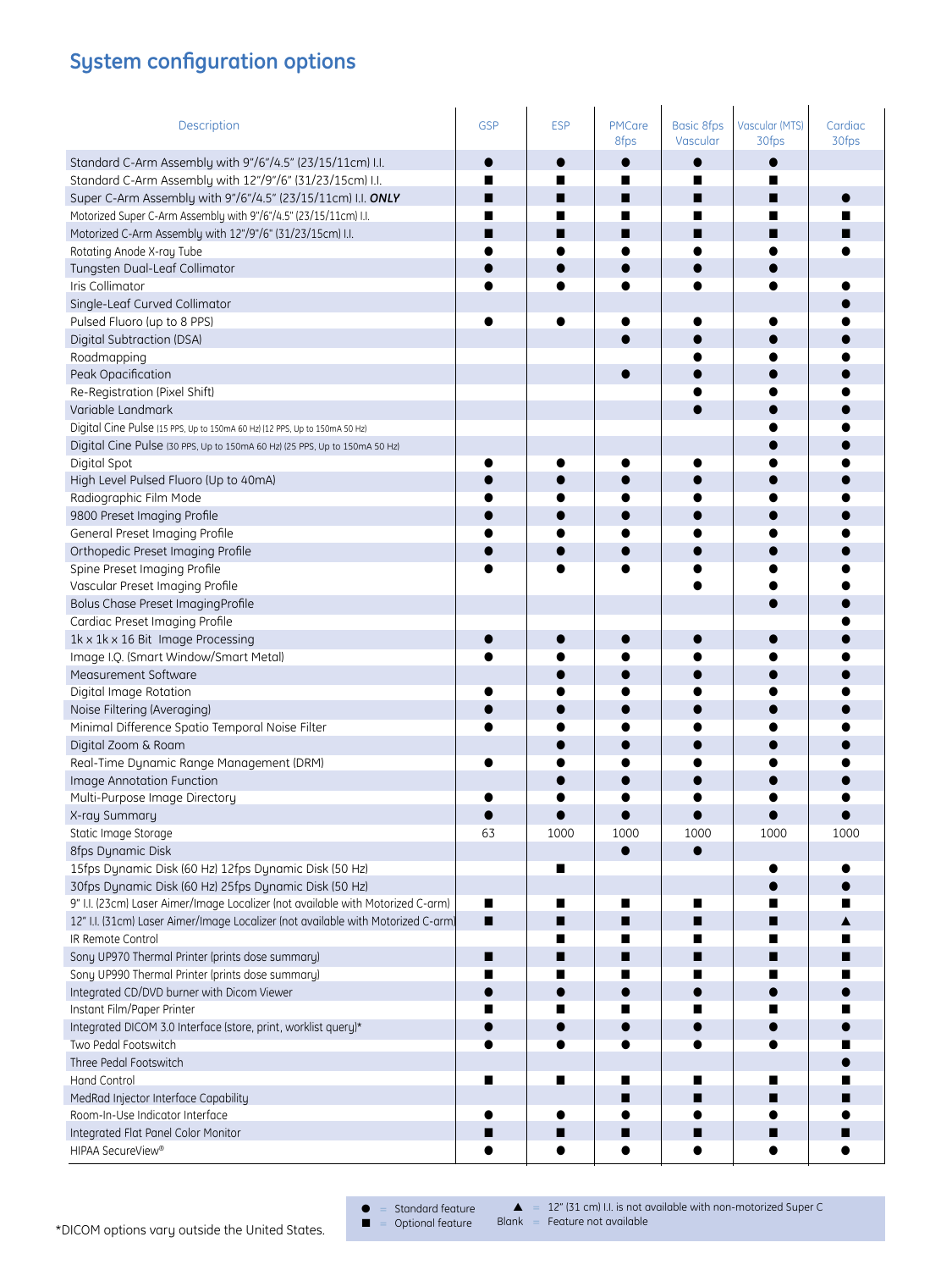## **Physical Specifications**

|                           | 9" I.I.<br>(23cm)  | 12" I.I.<br>(31cm) | Super C<br>9" I.I. (23cm) | Motorized<br>Super C<br>9" I.I. (23cm) | Motorized<br>C-am<br>12" I.I. (31cm) |
|---------------------------|--------------------|--------------------|---------------------------|----------------------------------------|--------------------------------------|
| Mainframe*                |                    |                    |                           |                                        |                                      |
| System length             | 77.8 in (197.6 cm) | 81.0 in (205.7 cm) | 80.1 in (203.5 cm)        | 78.3" (199cm)                          | 79.4" (202cm)                        |
| System height             | 69.7 in (177.0 cm) | 73.8 in (187.5 cm) | 71.7 in (182.1 cm)        | 71.25" (181cm)                         | 73.8" (187cm)                        |
| System width              | 33.5 in (851 mm)   | 33.5 in (851 mm)   | 33.5 in (851 mm)          | 33" (84cm)                             | 33" (84cm)                           |
| Weight                    | 610 lbs (277 kg)   | 660 lbs (299 kg)   | 630 lbs (286 kg)          | 661 lbs (300 kg)                       | 702 lbs (318 kg)                     |
| C-arm                     |                    |                    |                           |                                        |                                      |
| <b>SID</b>                | 39.4 in (100.1 cm) | 39.4 in (100.1 cm) | 39.0 in (991 mm)          | 39" (99cm)                             | 39" (99cm)                           |
| Free space in arc         | 31.0 in (787 mm)   | 31.0 in (787 mm)   | 31.0 in (787 mm)          | 31" (79cm)                             | 31" (79cm)                           |
| Depth in arc              | 26.0 in (660 mm)   | 28.0 in (711 mm)   | 33.0 in (838 mm)          | 33" (84cm)                             | 33" (84cm)                           |
| Orbital rotation          | 115° (90°/25°)     | 115° (90°/25°)     | 145° (90°/55°)            | 142° (90°/52°)                         | 123° (90°/33°)                       |
| Lateral rotation          | 360° (180°/180°)   | 360° (180°/180°)   | 360° (270°/90°)           | 360° (90°/270°)                        | 360° (90°/270°)                      |
| Flip/flop                 | 180°/90°           | 180°/90°           | N/A                       | N/A                                    | N/A                                  |
| Wig/wag                   | $20^{\circ}$       | $20^{\circ}$       | $20^{\circ}$              | N/A                                    | N/A                                  |
| Horizontal travel         | 8.0 in (203 mm)    | 8.0 in (203 mm)    | 8.0 in (203 mm)           | 8" (20cm)                              | 4" (10cm)                            |
| Vertical travel           | 18.0 in (457 mm)   | 18.0 in (457 mm)   | 18.0 in (457 mm)          | 15" (38cm)                             | 15" (38cm)                           |
| Workstation*              |                    |                    |                           |                                        |                                      |
| Height                    | 68.0 in (172.7 cm) | 68.0 in (172.7 cm) | 68.0 in (172.7 cm)        | 68" (173cm)                            | 68" (173cm)                          |
| Width                     | 35.5 in (902 mm)   | 35.5 in (902 mm)   | 35.5 in (902 mm)          | 35.5" (90cm)                           | 35.5" (90cm)                         |
| Depth                     | 27.3 in (693 mm)   | 27.3 in (693 mm)   | 27.3 in (693 mm)          | 27.25" (69.2cm)                        | 27.25" (69.2cm)                      |
| Weight                    | 530 lbs (240 kg)   | 530 lbs (240 kg)   | 530 lbs (240 kg)          | 503 lbs (228 kg)                       | 503 lbs (228 kg)                     |
| <b>Operating Range</b>    |                    |                    |                           |                                        |                                      |
| Temperature               | 10° to 35°C        | 10° to 35°C        | 10° to 35°C               | 10° to 35°C                            | 10° to 35°C                          |
| Humiditu                  | 20% - 80%          | 20% - 80%          | 20% - 80%                 | 20% - 80%                              | 20% - 80%                            |
| <b>Electrical Service</b> |                    |                    |                           |                                        |                                      |
| 120V                      | 12A                | 12A                | 12A                       | 16A                                    | 16A                                  |
| 200V                      | 10A                | 10A                | 10A                       | $10A*$                                 | $10A*$                               |
| 220V, 230V. 240V          | 10A                | 10A                | 10A                       | 10A                                    | 10A                                  |

\*System in transport position.

### **Workstation**

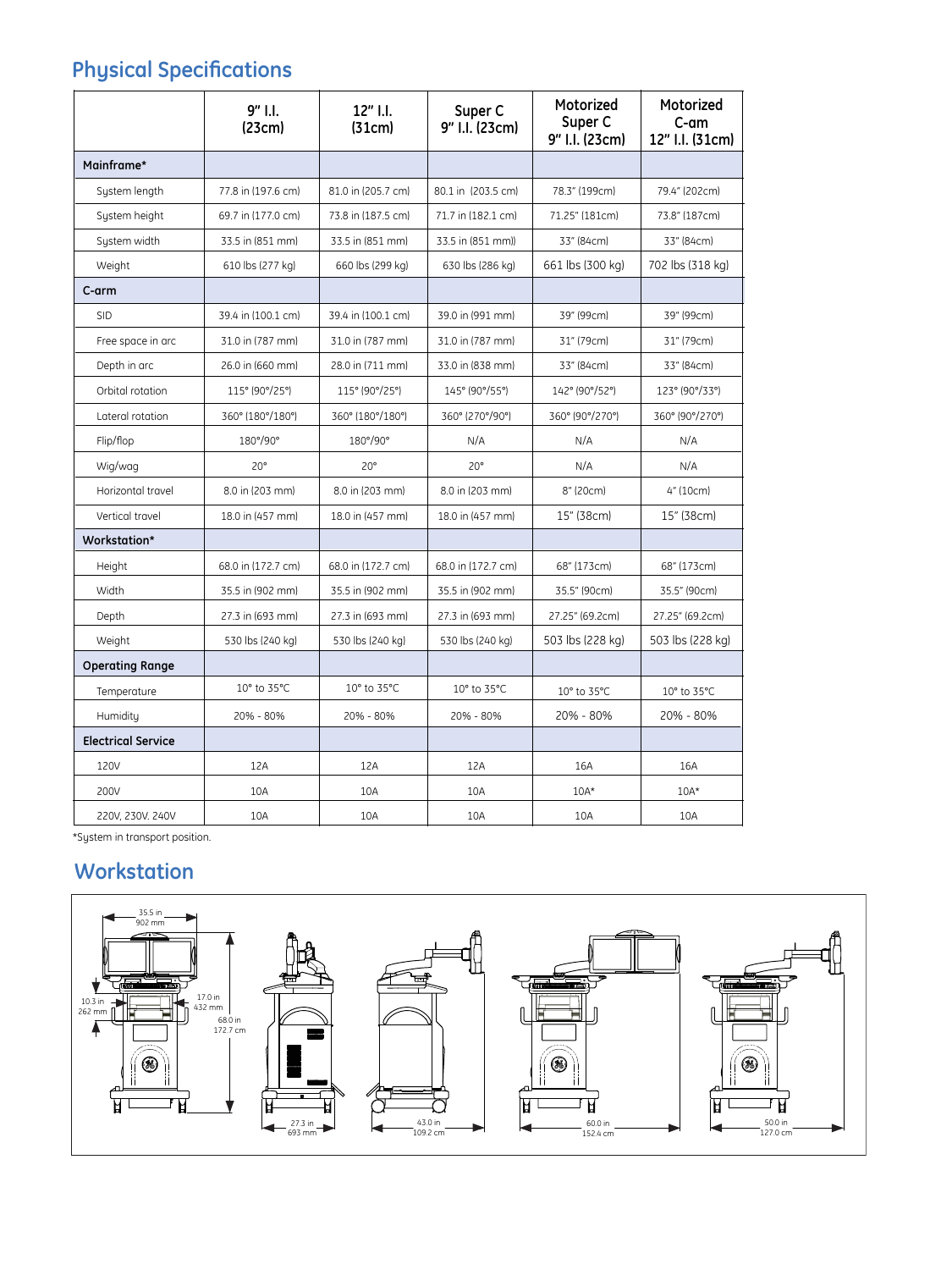### **Mobile C-arm (9", 23cm I.I.)**



### **Mobile C-arm (12", 31cm I.I.)**





### **Super C-arm Motorized Super C-arm (Needs revision)**